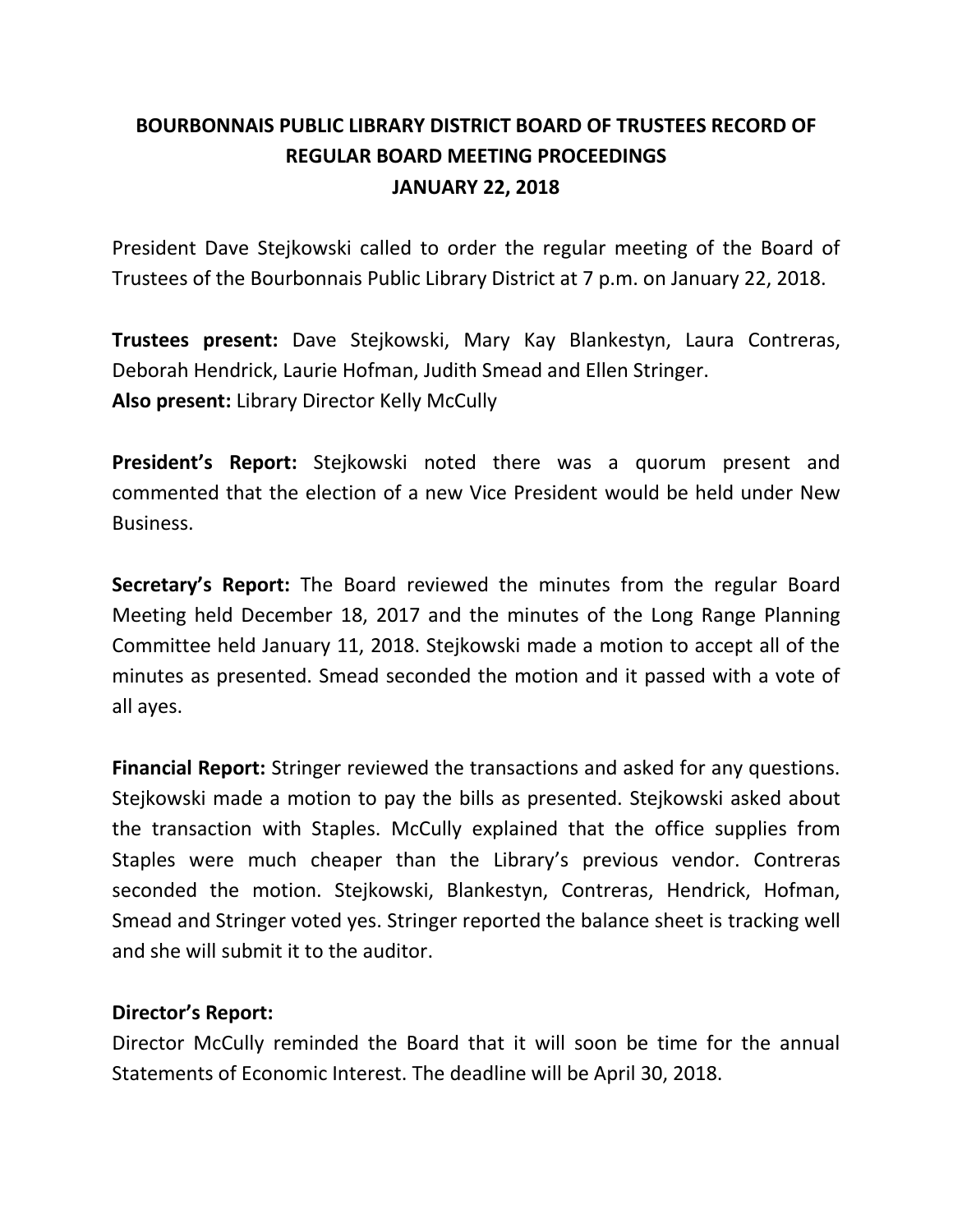Marketing: There were two email blasts in December. There are 721 people on the Library's email list and the Library has 886 likes on Facebook.

Project Imagination Kick-Off: A Kick-Off event for the Dolly Parton Imagination Program was held Thursday, January 11 at the Bourbonnais Municipal Center. Babies born after January 1, 2017 that live in the Bourbonnais Elementary School District can participate in this program. Participants will receive two books per month until they enter Kindergarten.

Library Apps Show & Tell: Adult Services Supervisor, Cassidy Steinke, and Programming Assistant Rory Parilac held a Library Apps Show and Tell Session on Thursday, January 18. A table was set up in the lobby to assist patrons with their questions and offer one-on-one assistance with a variety of mobile resources that the Library offers.

Community Project: The Library will again participate as a stop on The Chocolate Tour on February 3, 2018 from noon-5 p.m. presented by the Village of Bourbonnais and the Bourbonnais Township Park District. The 350 tickets available for the event are already sold out. The Library's chocolate stop will include delicious chocolate-covered salted caramel dipped marshmallow pops handmade by the Friends of the Bourbonnais Library. Staff members will also be in attendance to promote library services and programs.

Sign Project: The digital sign project was completed on Thursday, December 28, 2017. Plans to remove the old library sign and do some tree trimming/removal will be made when the ground thaws in the spring.

# **Committee Reports:**

**Personnel:** None. **Finance:** None. **Policy Committee:** None. **Building and Grounds:** None.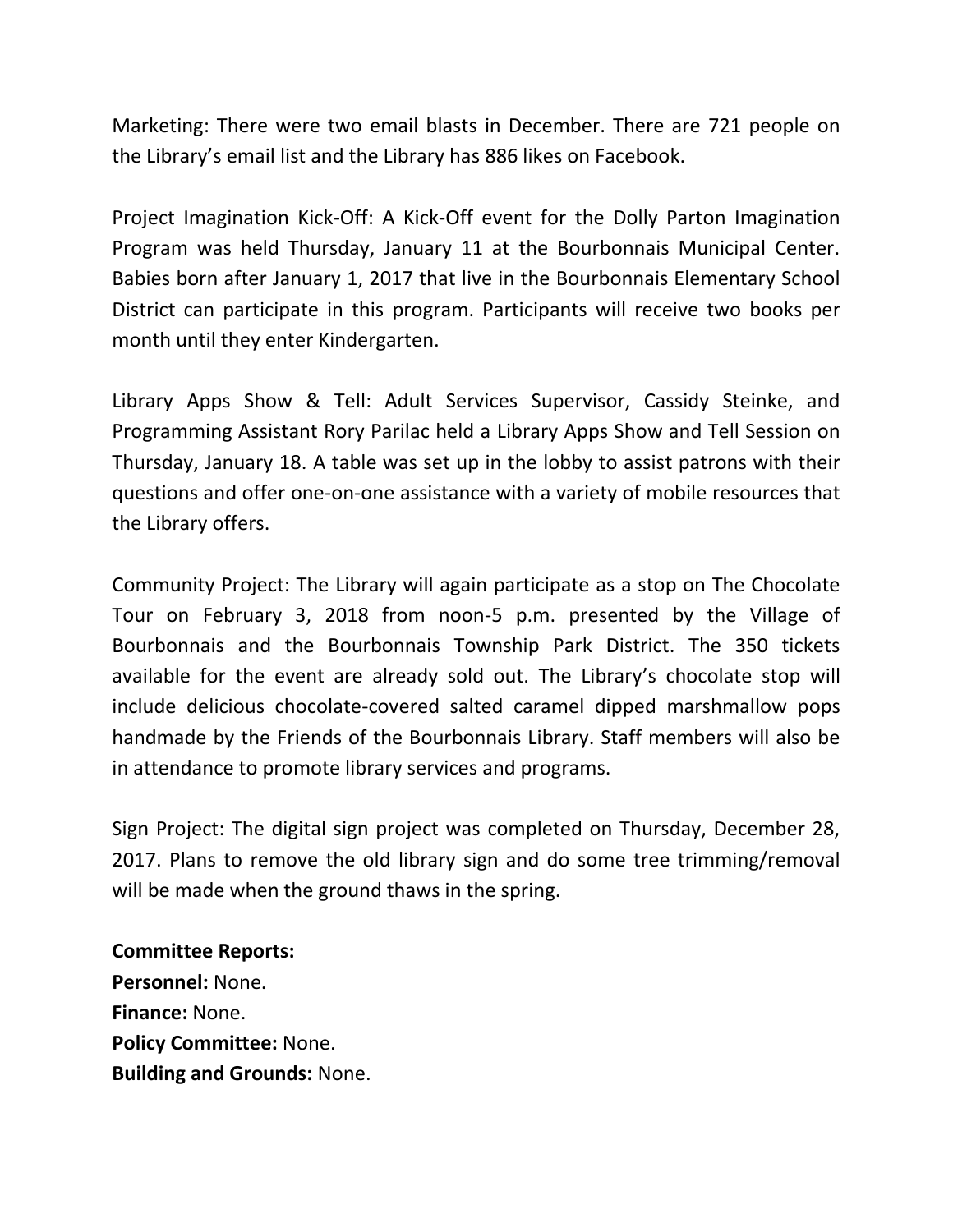**Long Range Planning:** Long Range Planning met January 11, 2018 to discuss the Focus Group Summary. The Board reviewed the minutes of the meeting and discussed Add Your Voice and the Scoring Matrix. McCully reported that technology was not mentioned much in the focus groups. Community partnerships and marketing were major concerns. Dreams included the opportunity to use the land next door for park space, movies, picnics, etc. McCully also commented that it is past time for a refresh in the Children's Department and the teens need more room. The Board needs to think about the space we have and how it could be improved. Next up will be working on rewriting mission statements.

### **Unfinished Business:** None.

#### **New Business:**

Elect Library Board Vice President: Stringer made a motion to appoint Blankestyn Vice President of the Board. Smead seconded the motion and nominations were closed. The motion passed with a vote of all ayes. Stejkowski congratulated Blankestyn and said he looked forward to working with her as Vice President. He asked if she would continue as Secretary Pro Tem until a new Secretary was named in February. She agreed that she would.

Discuss & Approve HomeStar Bank Loan Modification: HomeStar Bank requested modifications to the Library's mortgage. McCully and Stejkowski spoke to Vice President of Commercial Loans Brian Meyer. The bank offered a fixed rate of 3.8% which would raise payments \$6,700 per year. Trustee Hofman had a question that couldn't be answered with the information available to the Board and it was decided to table this vote until February when the Board could have more information to consider.

Approve Special Reserve Fund Transfer: Stejkowski and Stringer gave a little history on the Special Reserve Fund to the newer Members of the Board and explained that a ¾ vote is required to move funds out of this fund. Present balance is approximately \$233,000. The new digital sign cost \$24,880. Of that